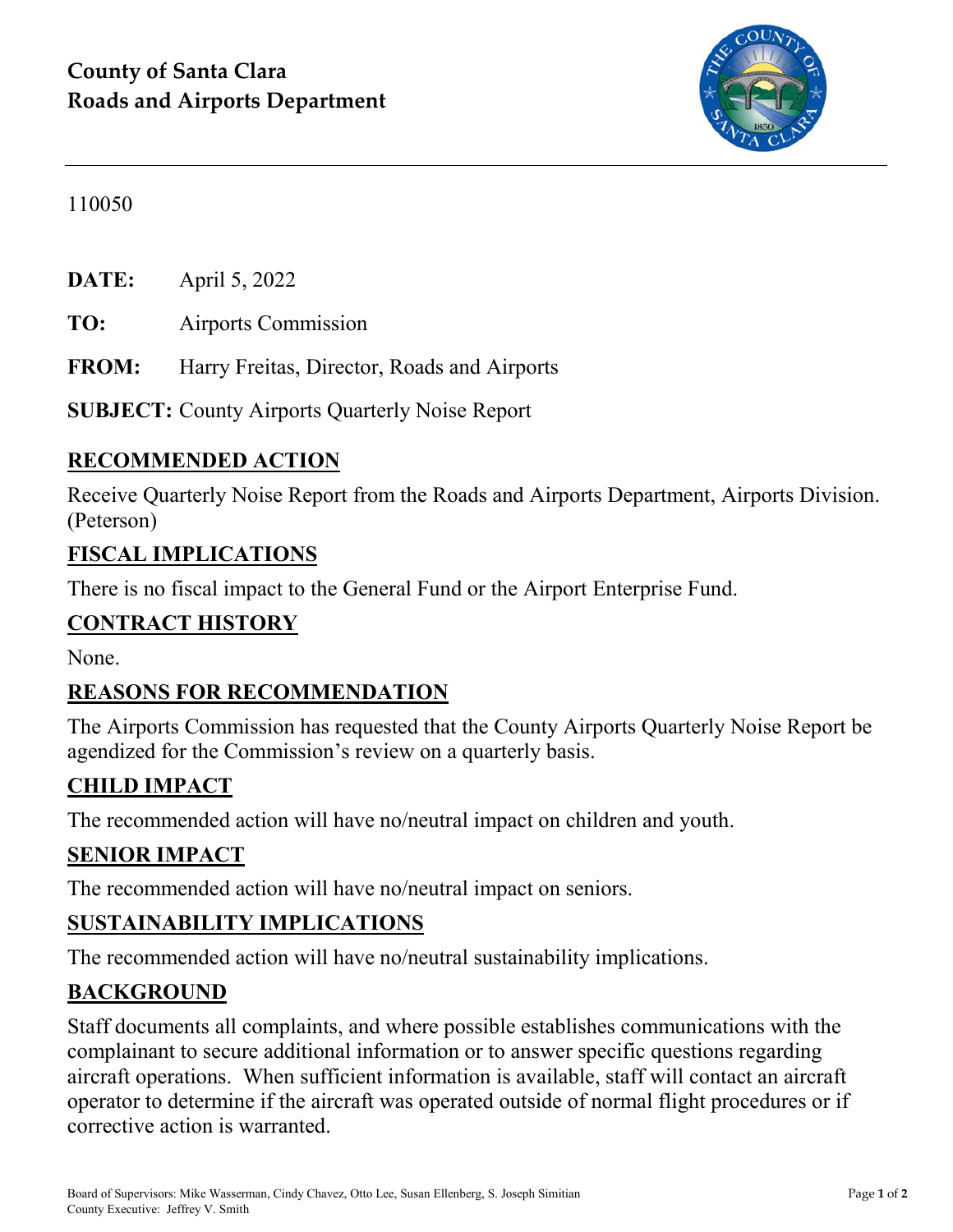During the fourth quarter of 2021, which covers the months of October, November and December there were 3 referrals for Reid-Hillview Airport (RHV) and no referral for San Martin Airport (E16). There was 1 referral for operations not associated with either Reid-Hillview or San Martin Airports.

There were 36,762 operations (takeoffs and landings) during the quarter at Reid-Hillview, which equates to one referral for every 12,254 operations.

|              | <b>RHV</b> |            | E16 <sup>1</sup> |            |
|--------------|------------|------------|------------------|------------|
|              | Ops.       | Daily Avg. | Ops.             | Daily Avg. |
| Oct          | 14,583     | 446        | 4,360            | 141        |
| <b>Nov</b>   | 13,749     | 458        | 4,407            | 147        |
| Dec          | 8,430      | 272        | 2,872            | 93         |
| <b>Total</b> | 36,762     | 400        | 11,639           | 127        |

## **ATTACHMENTS:**

 $\overline{a}$ 

• Q4 Referrals(PDF)

<span id="page-1-0"></span>Board of Supervisors: Mike Wasserman, Cindy Chavez, Otto Lee, Susan Ellenberg, S. Joseph Simitian Page **2** of **2** County Executive: Jeffrey V. Smith Agenda Date: April 5, 2022 <sup>1</sup> Data collected from a flight tracking website.